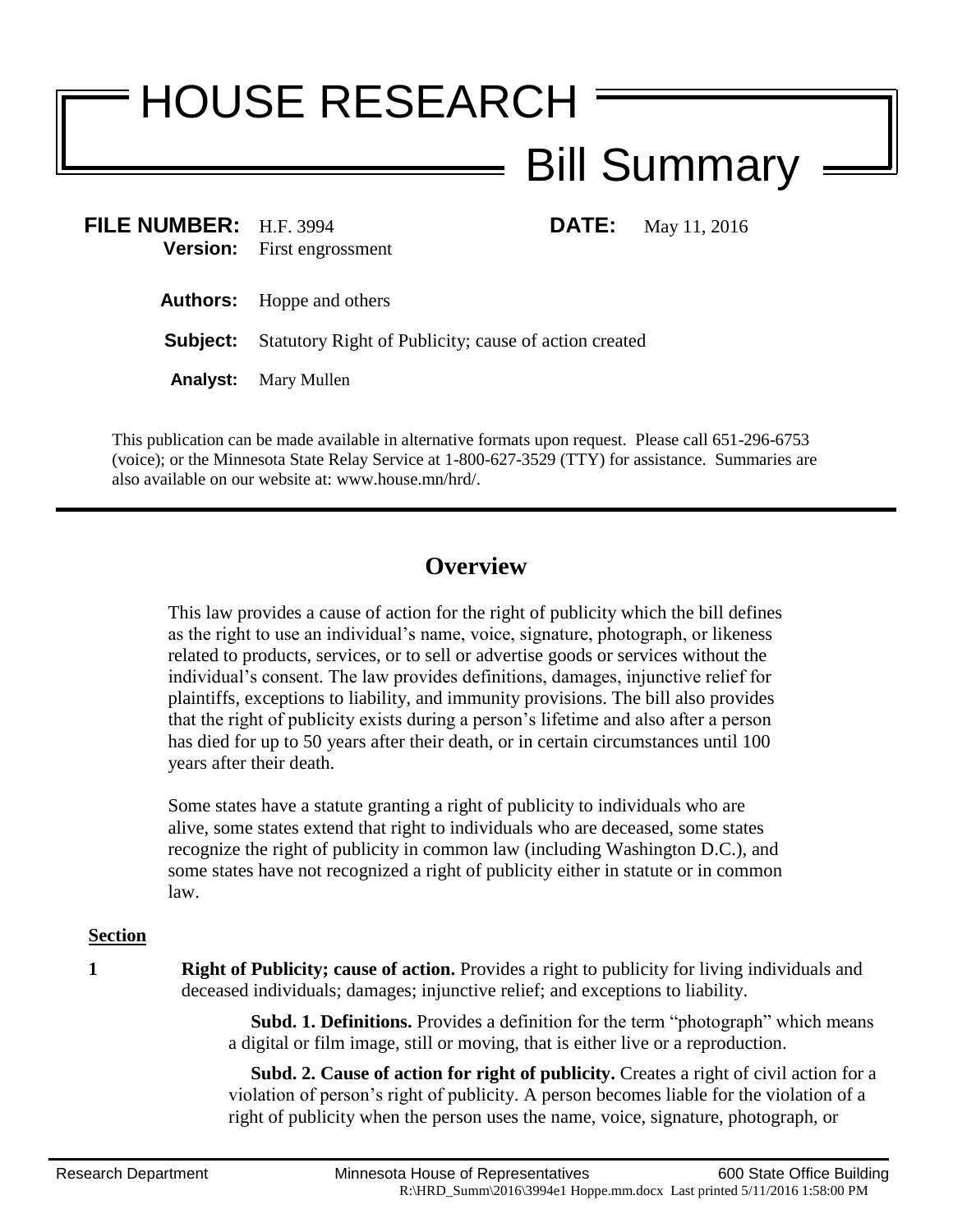#### **Section**

likeness of an individual, who is either dead or alive, without their consent on commercial products, to sell or advertise, or to solicit purchases. This subdivision provides how an individual or decedent can give prior consent for the use of their likeness. This subdivision provides that an individual must be domiciled in Minnesota to exercise this right or have been domiciled in Minnesota at the time of their death.

 **Subd. 3. Damages**. Provides that an individual who's right of publicity has been appropriated can sue for damages including actual damages, the profits that were earned by the unauthorized use, punitive damages, and reasonable attorney's fees and costs.

 **Subd. 4. Injunctive relief.** Allows the court to grant injunctive relief to prevent or restrain a person from using or continuing to use likeness of another without consent.

 **Subd. 5. Right of publicity of decedent.** Allows the right of publicity to be left to the heirs or designees of the individual. This section allows a contract or assignment of right of publicity to continue after an individual's death if provided for or for the right to descend to heirs either through a testamentary designation or through Minnesota intestate laws as provided for in the Uniform Probate Code. This section also provides that the rights that are assigned or inherited continue for 50 years after the death of the decedent, and if not abandon after the 50 years, then for up to 100 years after the death of the decedent.

 **Subd. 6. Fair use; exceptions.** Provides immunity for the use of an individual or deceased individual's name, voice, signature, photograph, or likeness:

- in connection with media reporting of news, public affairs, sports broadcasting, or commentary and criticism; and
- in a play, book, literary work, theatrical work, musical composition, sound recording, film, TV program, or single work of original art that is not an advertisement or solicitation of a product or service.

 **Subd. 7. Commercial sponsorship.** Prevents a medium, such as a newspaper or magazine, from being liable under this law for including information or articles on an individual while also providing commercial sponsorship or advertising in the medium, and makes the issue of connection between a person's likeness and the advertisement or sponsorship an issue of fact for the court to determine.

 **Subd. 8. Immunity; publications.** Grants immunity to the publisher of advertisements, including entities that carry an advertisement such as a bus or train, immunity from liability under this law unless the publisher knew that the advertisement used a person's likeness without consent.

 **Subd. 9. Application; chapter 333.** Provides that individuals protected under the insignia, trademark, and assumed names chapter can also use this section of law to protect the right of publicity.

 **Subd. 10. Cumulative.** Provides that other remedies at law or in equity may also be available in addition to this statutory right.